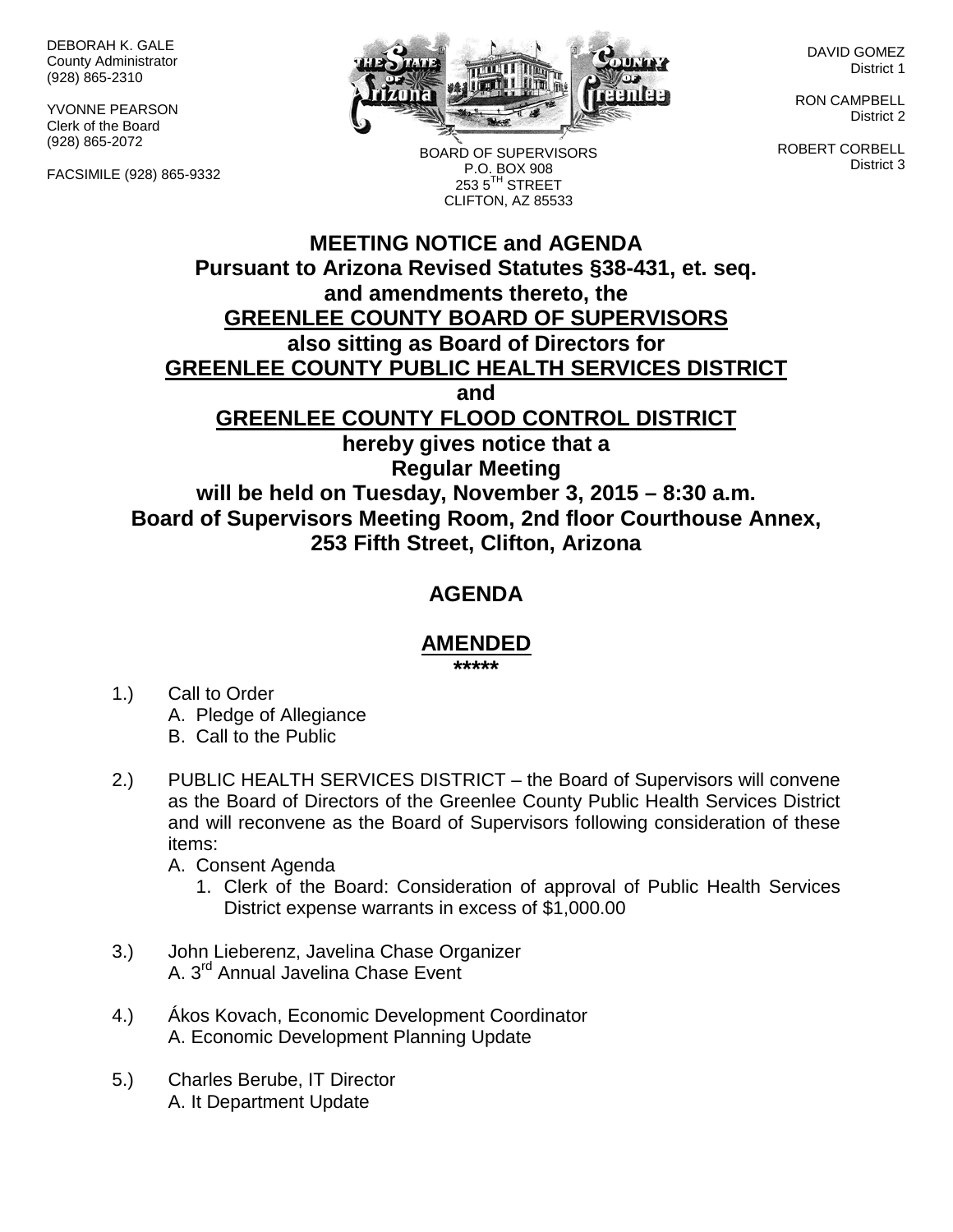- 6.) Phillip Ronnerud, County Engineer
	- A. Consider agreement with C&S Engineering Services for Drainage Project at airport.
- 7.) Consideration of adoption of Resolution 15-11-01 regarding 2016 Legislative **Priorities**
- 8.) Kay Gale, County Administrator
	- A. County and State budget and legislative issues
		- 1. First Quarter sales tax review
		- 2. Fair Financial Report
		- 3. Update regarding capital projects including county annex and fairground improvements
	- B. Calendar of Events
- 9.) Consent Agenda
	- A. Clerk of the Board: Consideration of approval of minutes to previous meetings 10/20/15
	- B. Clerk of the Board: Consideration of approval of expense warrants in excess of \$1,000.00 – Voucher 1039; 1040; 1041; 1043
	- C. Chief Finance Officer: Consideration of approval of General Fund loans in the amount of \$75,824.94 to be reimbursed upon receipt of funds: Fund 133 - \$937.43; Fund 139 - \$965.90; Fund 159 - \$71.55; Fund 160 - \$2,547.13; Fund 195 \$1,321.68; Fund 222 - \$52,571.95; Fund 243 \$8,571.77; Fund 800 - \$8,837.53
	- D. Clerk of the Board: Consideration ordering the establishment of a convenient number of election precincts for 2016 Elections pursuant to Arizona Revised Statutes 16-411.A and designating polling places and Vote Centers pursuant to Arizona Revised Statutes 16-411.A(1) and 16-411.B(4)
	- E. Clerk of the Board: Consideration of adoption of Resolution 15-11-02 adopting and implementing Vote Centers for all countywide elections beginning in 2016
	- F. Clerk of the Board: Consideration of Certification of the 5% Fill the Gap Set Aside fund collected for fiscal year 2014/2015 in the amount of \$22,710.35 to be distributed to the Arizona State Treasurer pursuant to ARS 41-2421.E
	- G. Clerk of the Board: Consideration of approval to pay invoices submitted by Gila Health Resources to the Greenlee County Sheriff's Office for inmate medical services dated six months or older. Gila Health Resources submitted the invoices timely but they were not submitted timely by the Sheriff's Office for payment.
	- H. County Administrator: Consideration of Approval of the Arizona Department of Corrections Inmate Labor Contract
	- I. Assistant Public Works Manager: Consideration of approval of the Empire Equipment Management Agreement for equipment maintenance